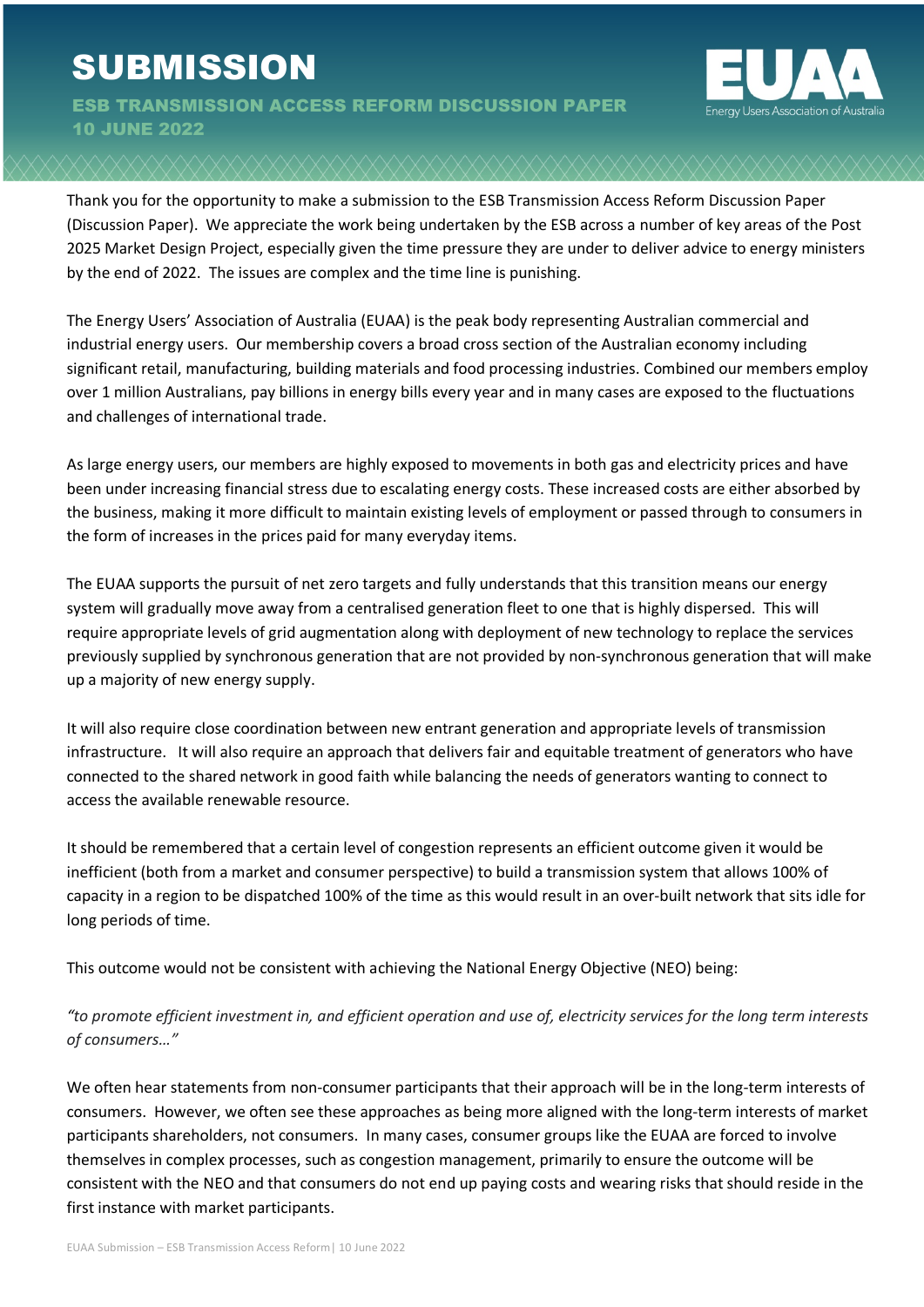

We also hear that consumers are worse off where there is inefficient levels of congestion and therefore it is in our long-term interests to pay to resolve it. These sentiments were expressed by many non-consumer participants in recent debates over Marginal Loss Factors. While it is in the interests of consumers to avoid inefficient congestion it does not necessarily follow that we should pay to fix it. Consumers have no control over the investment decisions of market participants and therefore should not be required to provide a financial safety net for those who do have control.

Consumers expect that the entire energy value chain works to deliver a product and service that is fit for purpose and that the risk and initial costs of providing this outcome sit with participants in the energy value chain. Congestion management, efficient transmission (with no cost over-runs), system strength and reliability are all part of a fit for purpose product that consumers expect to be delivered. We shouldn't have to pay more for poor decisions made by others.

For example. If a car manufacturer discovered their vehicles have a critical flaw in the steering system they do not expect consumers to pay to fix it, even if it is their interests to do so. They recall the product and rectify the problem at their cost given it was entirely in their control to have avoided the issue in the first instance.

At the end of the day, congestion is an issue for equity to solve, not consumers.

Therefore, to achieve an efficient level of network investment and congestion and to be consistent with achieving the NEO will require arrangements that:

- Provide market participants with the best available technical information in the timeliest way.
- Send strong economic signals to market participants to guide investment decisions so as to avoid inefficient levels of congestion from occurring.
- A clear, robust and equitable approach to managing congestion risk amongst market participants should it become material.

With this in mind we believe that of the models outlined in the Discussion Paper (pictured below), that the Congestion Zones with Connection Fees and CMM with Universal Rebates more closely aligns with what we believe will deliver on the three requirements outlined above. We also see this approach will be easier to integrate with and support state based REZ ambitions.

Above all, we believe this approach is more consistent with achieving the NEO.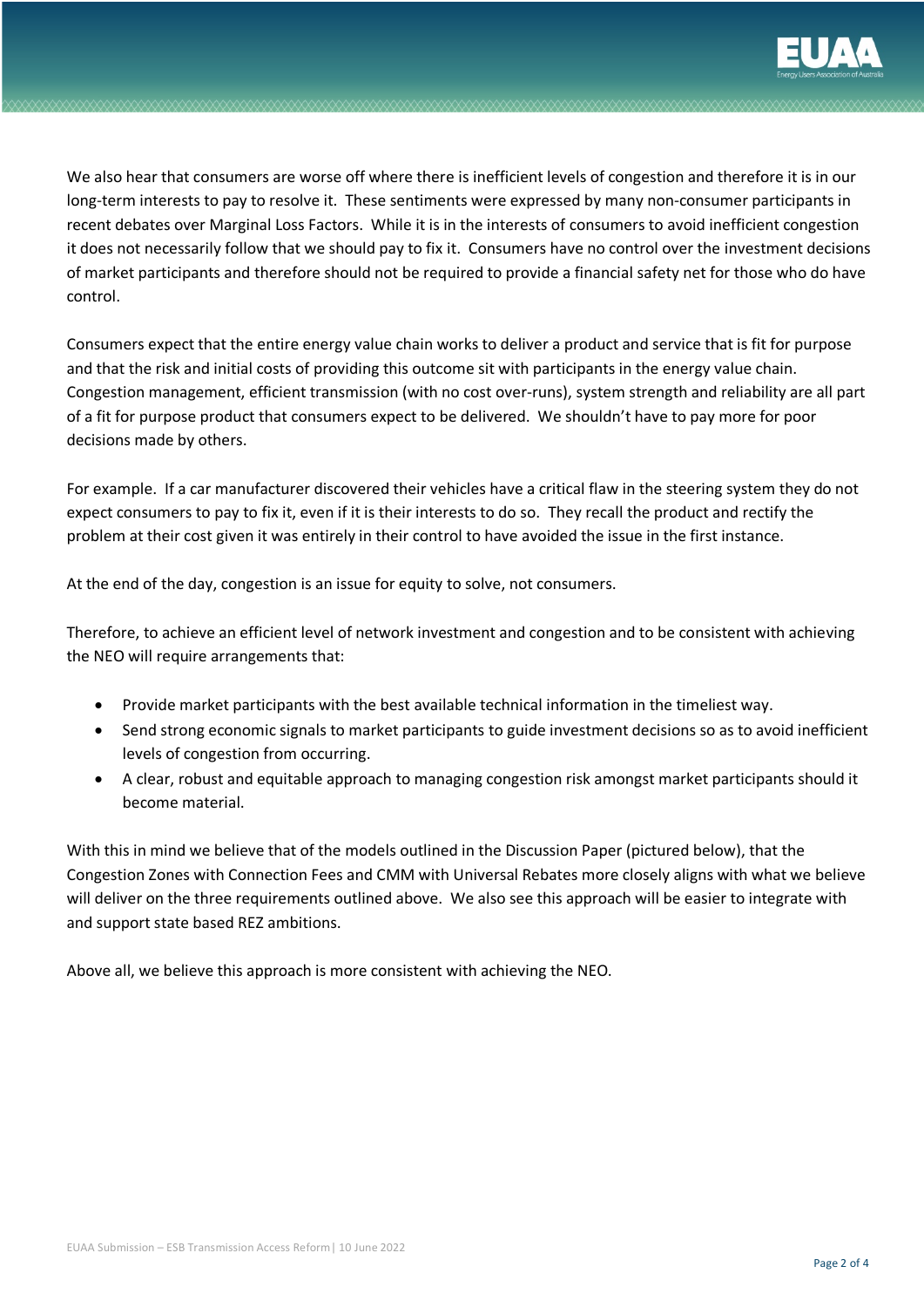

#### **Table 1 Shortlisted models for detailed design**

| <b>Investment timeframes</b>                                                                               | <b>Operational timeframes</b>                                            |
|------------------------------------------------------------------------------------------------------------|--------------------------------------------------------------------------|
| <b>Congestion zones with connection fees</b>                                                               | <b>CMM with universal rebates</b>                                        |
| Investors receive clear up-front signals about which<br>network locations have available hosting capacity. | Establishes a single, combined-bid<br>energy<br>and<br>congestion market |
|                                                                                                            |                                                                          |
| <b>Transmission queue</b>                                                                                  | <b>Congestion relief market (CRM)</b>                                    |

#### **Congestion Zones with Connection Fees**

It is our view that clearly identifying congestion zones that prescribe a value to access and congestion, along with existing MLF, provides a clear signal to market participants about the appropriateness of further investment in the existing ther, provides a clear signal to market participants about the appropriateness or further investment in the<br>region. We are also in favour of connection fees becoming a more prevalent aspect of the future build out region. We are also in lavour or confidencial rees becoming a more prevalent aspect or the rature bund out or the<br>energy system as it ensures all participants "have some skin in the game" when it comes to location and transmission costs. system as it ensures an participants thave some skin in the game twitch it comes to location and<br>... eremoving opportunities for subsequent connecting generators to "free-ride" on REZ transmission relations to "free-ride" on REZ transmission relations to "free-ride" on REZ transmission relations to "free-ride" on REZ tran

Unsurprisingly, our strong preference is that connection fee revenue be used to off-set TUOS and therefore help alleviate upward pressure on consumer costs. We would also support a minimum level of connection fee to ensure that in all instance's generators are making some contribution to off-set network costs. investments with the matrix  $\mathbf{r}$  and  $\mathbf{r}$  and  $\mathbf{r}$  and  $\mathbf{r}$  $\mu$  prisingly, our strong preference is that connection fee revenue be used to on-set TOOS and therefore help

### **CMM with Universal Rebates <b>EXALANCE TO balance the duration of access** rights, which provide revenue certainty for

It is our view that CMM with Universal Rebates provides a robust, transparent and equitable means by which market participants can manage congestion risk should it become material. While it is a form of Locational control term of the NEM's version of open access is incompatible with REZS because it is incompatible with REZS bec Marginal Pricing (LMP) that has been discussed in previous iterations of this work stream, it does not appear to co-ordinated system for co-ordinated system of co-ordinated system of co-ordinated system of co-ordinated sys have the issues associated with previous LMP approaches for energy users who have entered into corporate PPA's with renewable energy projects. We will continue to watch this closely to ensure there are no unintended consequences for energy users. The purpose of this consultation paper is to see the four model options, which will guide options, which will guide  $\mathcal{L}$ 

Developing an approach that integrates both congestion and energy markets also seems to be a sensible way beveloping an approach that integrates both congestion and energy markets also seems to be a sensible way<br>forward. We are aware there is concern over the allocation of rebates in this model and this is clearly an area that requires further discussion. ward. We are aware there is concern over the anotation or rebates in this model and this is clearly an area tha<br>The first one of the investment models and one of the operations set out in this paper. As paper of this work, we will consider the operations will consider the operation of this work, we will consider the operation of this work, we will consider the ope

## **Other Matters of Consumer Interest** and development, in the isotropy substantial differential in the isotropy substantial of  $\alpha$

It must be recognised that none of the congestion management models that have been put forward (including those that have been rejected) materially resolve congestion i.e. none facilitate the actual construction of new